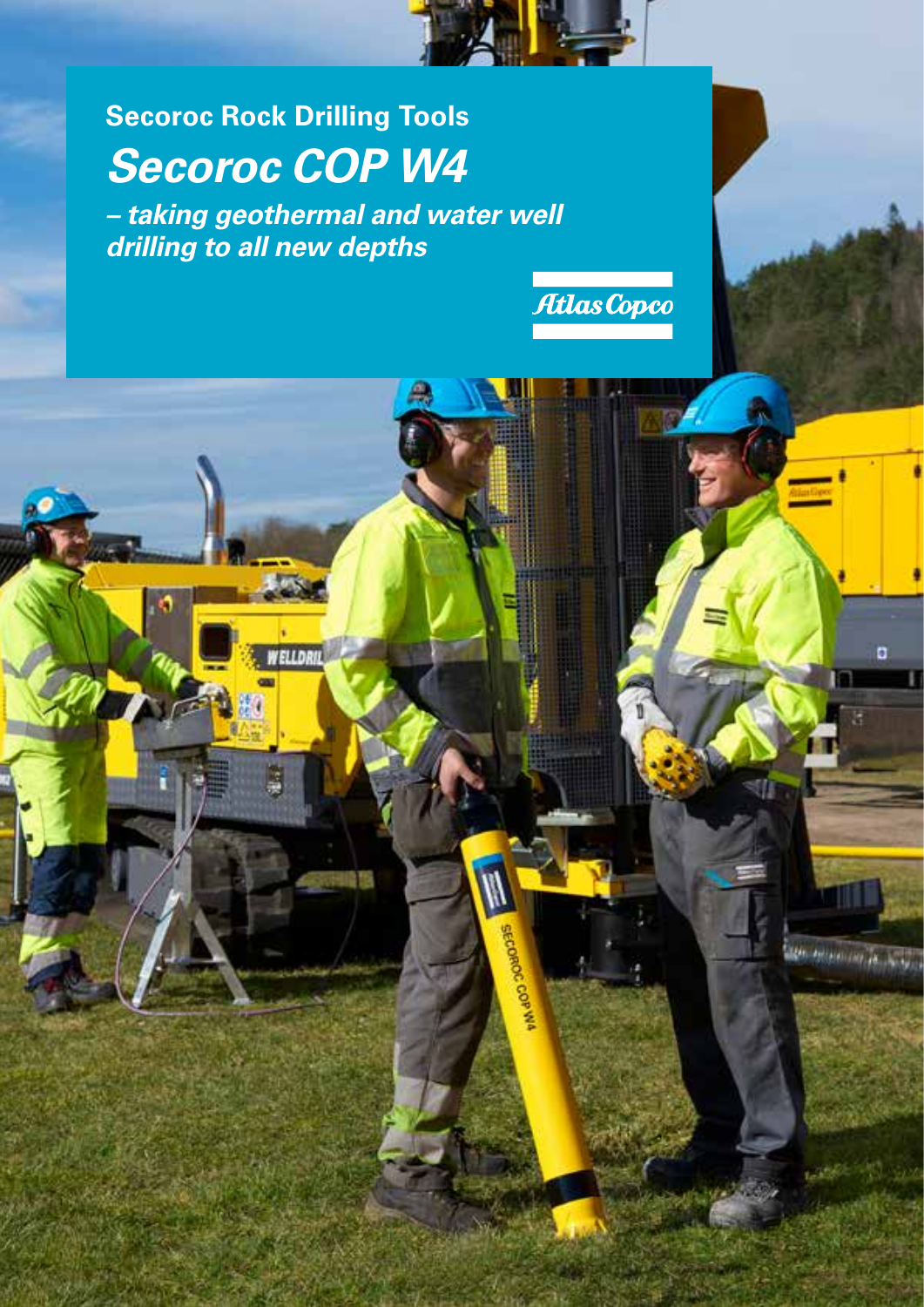# *Secoroc COP W4*



## *Proof of productivity – greatly increased market share*

**After three years of research and development, Atlas Copco Secoroc's new COP W4 DTH hammer is a proven success. More than 250 000 meters have been test drilled. And the limited product release on the Scandinavian market during 2016 resulted in an outstanding increase in market share.**

### *Lightweight*

Secoroc COP W4 has a whole new design. It uses special purpose, high-class steel. It's smaller and more compact, it has fewer parts, and as a result it is much lighter than other geothermal and water well DTH hammers. At a mere 36.5 kg, COP W4 can easily be handled by one man.

### *Strikes at high frequency*

One of the key features of COP W4 is a smaller and lighter piston. This lighter weight means that the hammer strikes the rock at a slightly lower energy than before, but at a higher frequency – 2 520 strikes

per minute at 35 bar pressure. At the end of the day, this results in much more impact force hitting the rock, while at the same time saving the equipment.

#### *Easy to service*

Fewer parts mean that COP W4 is easy to service. The hammer can also be re-built with an economy kit (exchangeable casing, backhead and chuck) without any loss in productivity.

### *Outstanding service life*

The lower impact force and higher strike frequency saves the equipment and gives the hammer a much longer service life. Tests show that the average service life at 35 bar working pressure is 3 700 meters. At 25 bar, another 500 meters of service life is added.

#### *Energy efficient*

Secoroc COP W4 is optimised to the Atlas Copco 35 bar high pressure compressor and to resist the water backpressure during drilling.

The air consumption is significantly reduced, and thanks to its design it can be maintained throughout the lifetime of the hammer. As a result, the diesel consumption is even lower than expected. Depending on working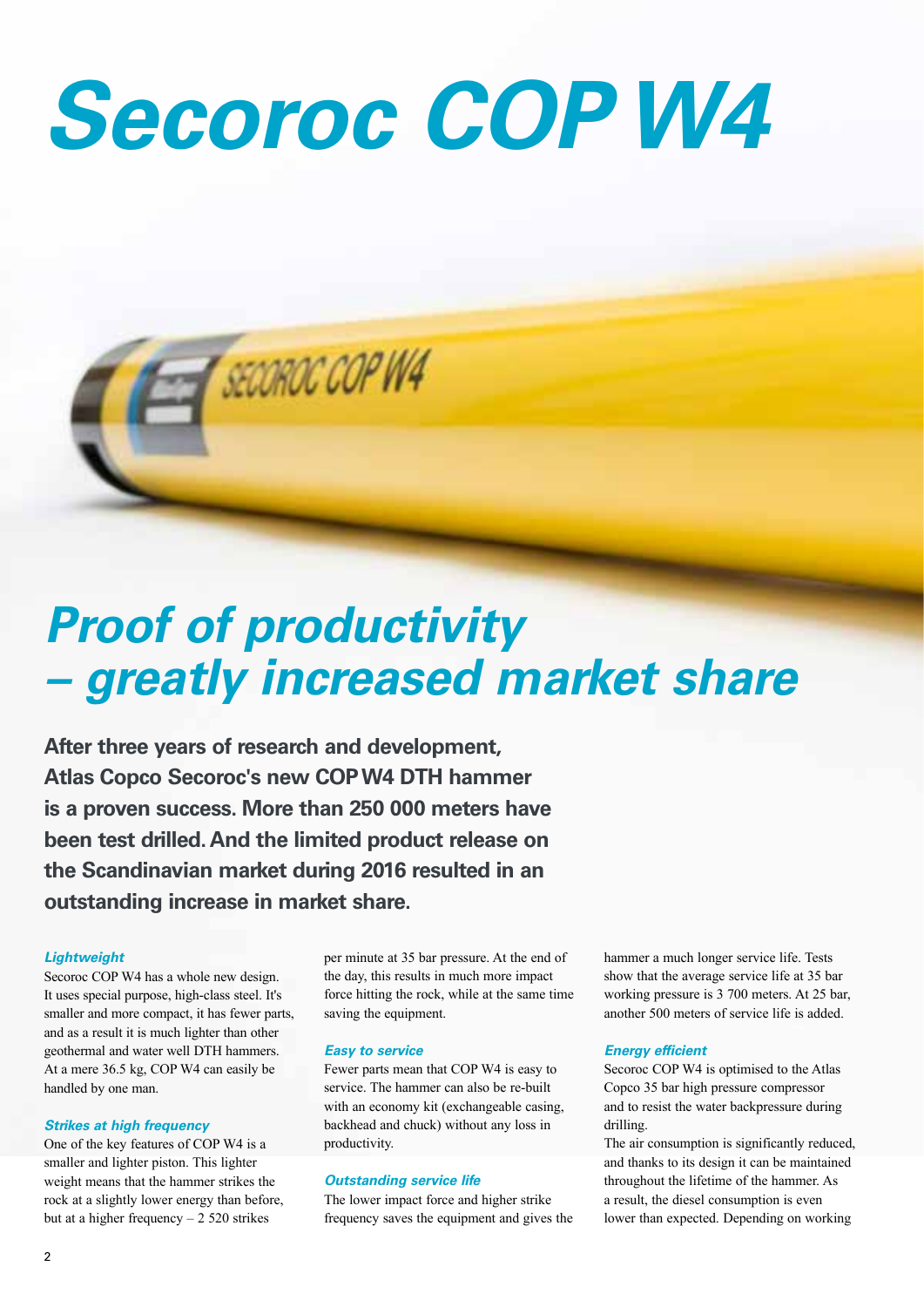

pressure and type of rock, we have seen diesel use reductions of up to 20 %.

### *Great savings every meter drilled*

Compared to competing hammers, Secoroc COP W4 will offer you great savings. Productivity is up to 10 % better. Energy consumption up to 20 % lower and the service life of the hammer is up to 10 % longer. If you look for the lowest cost per meter drilled, we think these numbers speak for themselves.

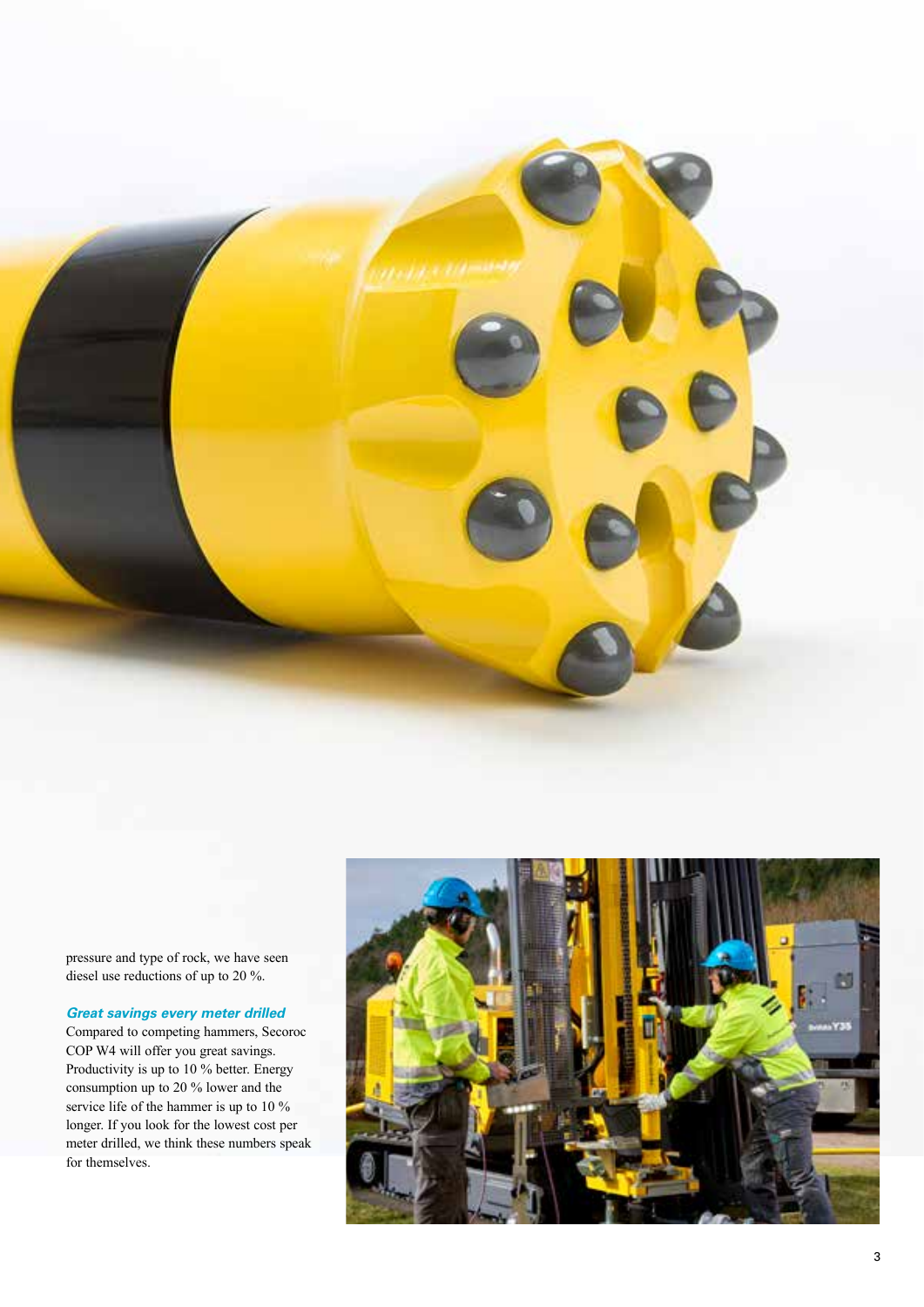### *No compromises*



**When designing COP W4, we really got to the bottom of water well and geothermal hammer technology. We talked to a large number of customers to find out their needs. And we went through even more field reports. This structured work was the basis for a thorough research effort using our 100 year's experience and all the best simulation tools available.**

#### *Development criteria*

Our new DTH hammer needs to meet tough requirements. It should be easy to use, easy to adjust, and easy to service. For geothermal and water well drilling it should offer great penetration rate also at water influx of up to 30 000 liters per hour. The productivity should be at least 45 meters per hour at 35 bar working pressure. Service life should exceed 3 200 meters. And the cost of drilling should be greatly reduced.

### *Optimised design*

Computerised simulations and optimisation of working pressure, air flow, impact energy, impact frequency and piston weight led to a number of new features for COP W4.

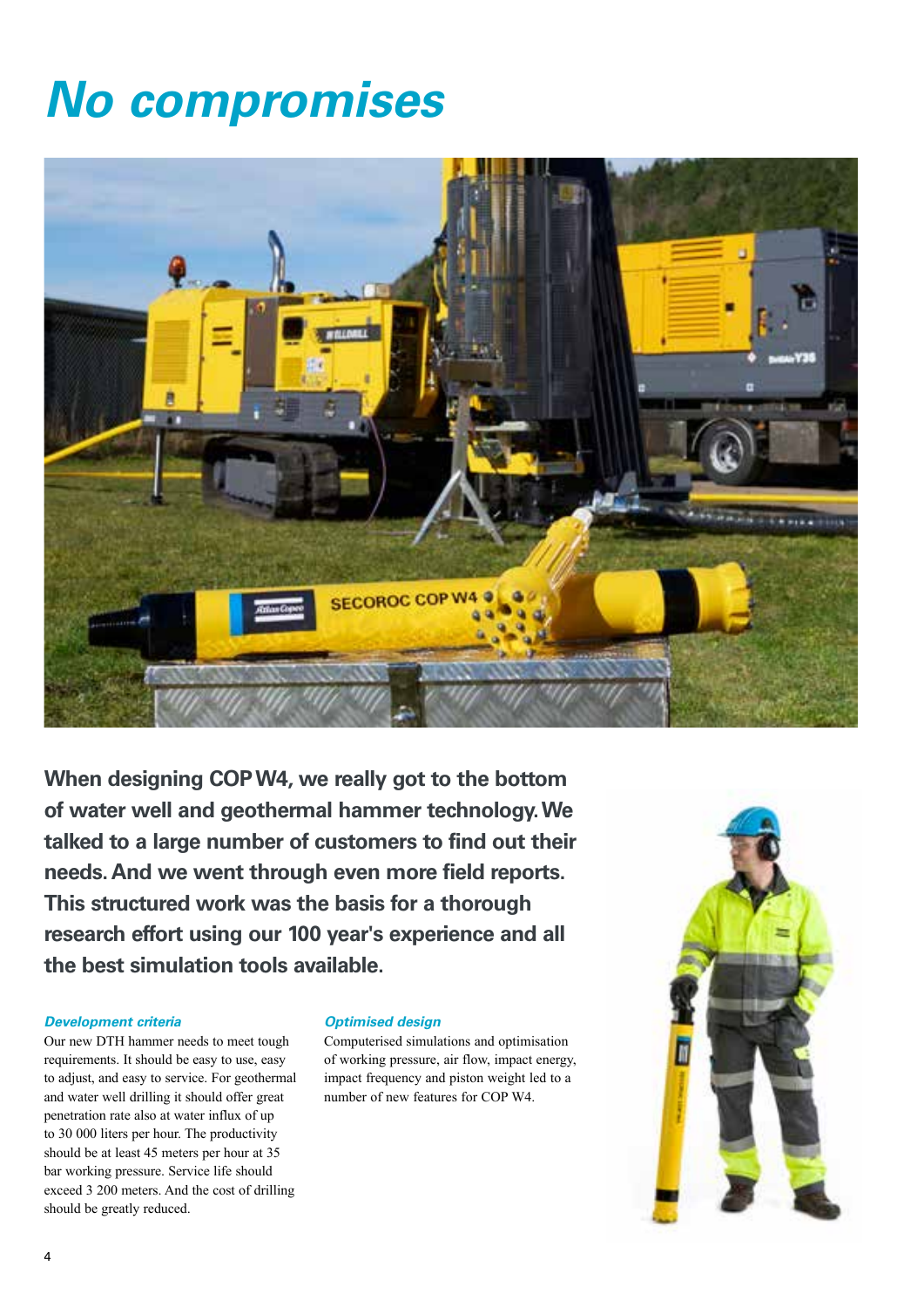# *New technologies*

#### **Effective economy kit**

When servicing the COP W4 hammer, the economy kit offers interesting opportunities. With the e-kit, you can replace the worn external parts while the interior parts can be re-used. This means maintained productivity at considerably lower cost.

#### **Fewer parts**

COP W4 is built with fewer parts than before. This means a cleaner, more robust hammer that is easy to use and service. No special tools are needed, and the design is so straightforward that the risk for mistakes is minimised.

#### **Option for less hole deviation**

When there is a need for extra straight holes, there is an option to fit COP W4 with a guided casing or a casing and chuck. This is very useful e.g. when drilling for geothermal energy where two or more holes should be equidistant from each other.

### **Tougher steel**

The hammer is made of service proven high class steel, that offers outstanding toughness and abrasion resistance. Tests show that the service life of these parts is improved by up to 10 %.

### **Lighter piston**

The COP W4 piston only weighs 7,7 kg. This lighter piston weight allows a higher strike frequency with less strain and wear on the hammer. It also means more stable drilling, reducing the need for drilling speed adjustments.

### **Specifications**

| <b>General specifications</b> |                                |                                     |  |  |  |  |  |
|-------------------------------|--------------------------------|-------------------------------------|--|--|--|--|--|
| Drill pipe connection         | API 2 $\frac{3}{8}$ " Reg. Pin |                                     |  |  |  |  |  |
| Bit shank code/type           | <b>TD 40</b>                   |                                     |  |  |  |  |  |
| Length without drill bit      | 928 mm                         | 36.5 in                             |  |  |  |  |  |
| Length excl. thread           | 851 mm                         | 24.5 in                             |  |  |  |  |  |
| Outside diameter              | $102 \text{ mm}$               | 4 in                                |  |  |  |  |  |
| Top sub thread (std) API Reg  | $2^{3}/_{8}$ in                |                                     |  |  |  |  |  |
| Wrench flat on top sub        | 65 mm                          | $2\frac{1}{2}$ in                   |  |  |  |  |  |
| Rec. bit size                 | 115-130 mm                     | 4 $\frac{1}{2}$ -5 $\frac{1}{8}$ in |  |  |  |  |  |
| Weight without drill bit      | 36,6 kg                        | 81 lb                               |  |  |  |  |  |
| Piston diameter               | 82 mm                          | $3\frac{1}{4}$ in                   |  |  |  |  |  |
| Piston weight                 | 7,7 kg                         | 17 lb                               |  |  |  |  |  |
| Working pressure, max         | 35 bar                         | 508 psi                             |  |  |  |  |  |

| <b>Drilling parameters</b> |                                  |                                            |                         |                                         |  |  |  |
|----------------------------|----------------------------------|--------------------------------------------|-------------------------|-----------------------------------------|--|--|--|
| <b>Pressure</b>            | Air con-<br>sumption,<br>liter/s | <b>Impact</b><br>frequenzy,<br>strokes/min | Weight<br>on bit,<br>kg | <b>Rotation</b><br>speed,<br><b>RPM</b> |  |  |  |
| 15 bar/217 psi             | 147                              | 1750                                       | $670 \pm 10 \%$         | $72 \pm 10 \%$                          |  |  |  |
| 20 bar/290 psi             | 216                              | 1900                                       | $900 + 10 %$            | $81 \pm 10 \%$                          |  |  |  |
| 25 bar/362 psi             | 285                              | 2100                                       | $1100 + 10 %$           | $92 + 10 %$                             |  |  |  |
| 30 bar/435 psi             | 365                              | 2350                                       | $1350 \pm 10 \%$        | $102 \pm 10 \%$                         |  |  |  |
| 35 bar/508 psi             | 429                              | 2520                                       | $1600 \pm 10 \%$        | $110 \pm 10 \%$                         |  |  |  |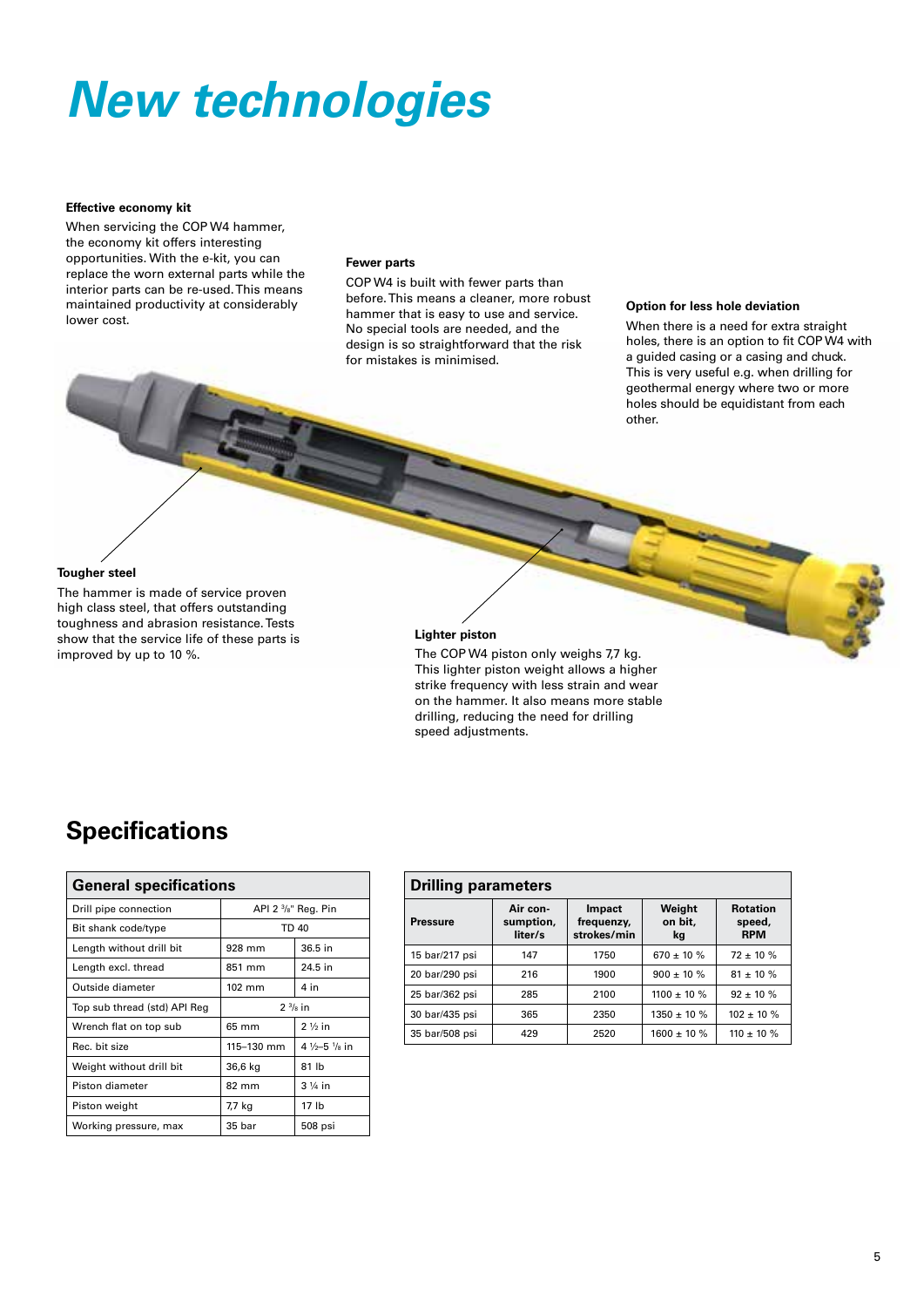

### **Sörmlands Brunnsborrning, Flen, Sweden**



For a full year, Sörmlands Brunnsborrning has had the opportunity to test Atlas Copco Secoroc's new COP W4 hammer for water well and geothermal drilling. The experiences are more than positive — this new DTH hammer has proven to be very reliable, easy to adjust and, most importantly, it has offered great cost savings.

### *Better than expected*

"This hammer is the best product improvement we have seen so far", says Per Swartling, CEO, Sörmlands Brunnsborrning. With a large compressor and 35 bar pressure,

they drilled 60 meters per hour on average, using 1.9 to 2.0 litres per hour. Even more interesting are the results with a smaller compressor — at 25 bar pressure, 40 to 45 meters

could be drilled at a diesel consumption of 1.5 to 1.6 liters per meter, which is a saving of approximately 0.8 to 1.0 liter per threemeter rod. "For us, diesel consumption is more important than the number of meters drilled per hour. Normally, we dedicate one day per job, and diesel is often a bigger cost than the driller's salary", continues Per Swartling.

*C<sub>C</sub> This hammer is the best product improvement* 

*The hammer of choice* During this test year, COP W4 has proven to be extremely reliable for

Sörmlands Brunnsborrning. So far, there has not been a single broken drill bit or foot valve. "Everything is really robust, the



Per Swartling, CEO, Sörmlands Brunnsborrning.

hammer is easy to adjust to the rock and it does not need as much monitoring as earlier equipment – our guys quite simply don't want any other hammer", summarises Per Swartling.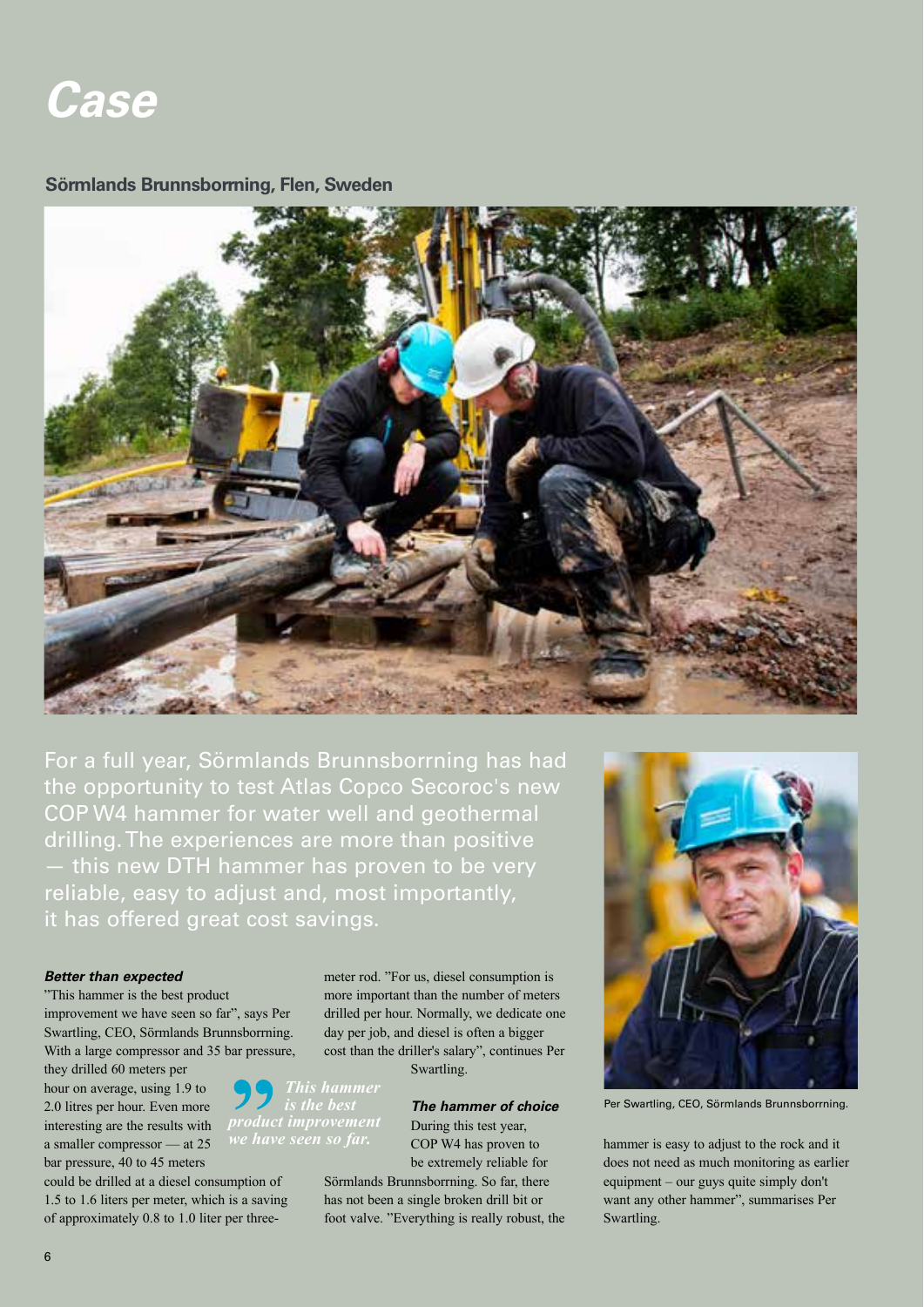# *Secoroc COP W4*

| Secoroc COP W4 |                       |                                                                           |  |  |  |  |
|----------------|-----------------------|---------------------------------------------------------------------------|--|--|--|--|
| Product No.    | <b>Description</b>    |                                                                           |  |  |  |  |
| 89012204       | 9704-WW-00-10P-64-000 | API 2 $\frac{3}{8}$ " Reg. Pin                                            |  |  |  |  |
| 89012330       | 9704-WW-00-10P-64-00G | API 2 $\frac{3}{8}$ " Reg. Pin<br>with guided casing*                     |  |  |  |  |
| 89012319       | 9704-WW-00-10P-64-G0G | API 2 $\frac{3}{8}$ " Reg. Pin with<br>guided casing and<br>guided chuck* |  |  |  |  |

| E-kit       |                           |                                |  |  |  |  |  |
|-------------|---------------------------|--------------------------------|--|--|--|--|--|
| Product No. | <b>Connection</b>         |                                |  |  |  |  |  |
| 89012218    | 9704-WW-00-10P-64-000-K40 | API 2 $\frac{3}{8}$ " Reg. Pin |  |  |  |  |  |

\* Outer diameter 114 mm

| Secoroc COP W4 drill bits (with TD 40 shank) |                      |                               |                         |                                             |                            |                             |                              |                             |                            |               |              |             |
|----------------------------------------------|----------------------|-------------------------------|-------------------------|---------------------------------------------|----------------------------|-----------------------------|------------------------------|-----------------------------|----------------------------|---------------|--------------|-------------|
| <b>Diameter</b>                              |                      |                               |                         | No. of buttons x button diameter, mm (inch) |                            |                             |                              |                             | <b>Gauge buttons angle</b> |               |              |             |
| mm                                           | inch                 | Product No.                   | <b>Product code</b>     | Outer                                       | Outer                      | Inner                       | Front                        | Cone                        | Outer                      | <b>Middle</b> | Inner        | Cone        |
|                                              | <b>FLAT FRONT</b>    |                               |                         |                                             |                            |                             |                              |                             |                            |               |              |             |
| 110                                          | $4\frac{5}{16}$      | 90516005                      | 100-5110-64-1210,10-20  | $8x14,5$ ( $9/16$ )                         |                            |                             | 7x12,7 (1/2)                 |                             | 35°                        |               |              |             |
| 115                                          | $4\frac{1}{2}$       | 90516006                      | 100-5115-64-1210,10-20  | $8x14,5$ ( $\frac{9}{16}$ )                 |                            |                             | 7x12,7(1/2)                  |                             | 35°                        |               |              |             |
| 120                                          | $4\frac{3}{4}$       | 90516506                      | 100-5120-64-1210,10-20  | $8x14,5$ ( $\frac{9}{16}$ )                 |                            |                             | $8x12,7$ ( $\frac{1}{2}$ )   |                             | $35^\circ$                 |               |              |             |
| 125                                          | $4^{15}/_{16}$       | 90516227                      | 100-5125-64-1210,10-20  | $8x14,5$ ( $\frac{9}{16}$ )                 |                            |                             | $10x12,7$ ( $\frac{1}{2}$ )  |                             | 35°                        |               |              |             |
| 130                                          | $5\frac{1}{8}$       | 90516007                      | 100-5130-64-1218,10-20  | $8x15,8$ ( $\frac{5}{8}$ )                  |                            |                             | $8x14,5$ ( $\frac{9}{16}$ )  |                             | 35°                        |               |              |             |
| 140                                          | $5\frac{1}{2}$       | 90516447                      | 100-5140-64-1218,10-20  | $8x15,8$ ( $\frac{5}{8}$ )                  |                            |                             | $10x14,5$ ( $\frac{9}{16}$ ) |                             | $35^\circ$                 |               |              |             |
| 152                                          | 6                    | 90516446                      | 100-5152-64-1217,10-20  | $8x15,8$ ( $\frac{5}{8}$ )                  |                            |                             | $8x15,8$ ( $\frac{5}{8}$ )   |                             | $35^\circ$                 |               |              |             |
| <b>SPEEDBIT</b>                              |                      |                               |                         |                                             |                            |                             |                              |                             |                            |               |              |             |
| 110                                          | $4\frac{5}{16}$      | 90003521                      | 100-5110-64-1250,10-20  | $8x14,5$ ( $\frac{9}{16}$ )                 |                            |                             | $8x12,7$ ( $\frac{1}{2}$ )   |                             | $35^\circ$                 |               |              |             |
| 115                                          | $4\frac{1}{2}$       | 90516008                      | 100-5115-64-1250,10-20  | $8x14,5$ ( $9/_{16}$ )                      |                            |                             | $8x12,7$ ( $\frac{1}{2}$ )   |                             | 35°                        |               |              |             |
| 115                                          | $4\frac{1}{2}$       | 90516450                      | 100-5115-64-12H8,10-20  | $8x15,8$ ( $\frac{5}{8}$ )                  |                            |                             | $6x12,7$ ( $\frac{1}{2}$ )   |                             | $35^\circ$                 |               |              |             |
| 120                                          | $4\frac{3}{4}$       | 90516516                      | 100-5120-64-1250,10-20  | $8x14,5$ ( $\frac{9}{16}$ )                 |                            |                             | $8x12,7$ ( $\frac{1}{2}$ )   |                             | $35^\circ$                 |               |              |             |
| 125                                          | $4^{15/16}$          | 90516364                      | 100-5125-64-1250,10-20  | $8x14,5$ ( $\frac{9}{16}$ )                 |                            |                             | $10x12,7$ ( $\frac{1}{2}$ )  |                             | $35^\circ$                 |               |              |             |
| 130                                          | $5 \frac{1}{8}$      | 90516365                      | 100-5130-64-1250,10-20  | $8x14,5$ ( $\frac{9}{16}$ )                 |                            |                             | $10x12,7$ ( $\frac{1}{2}$ )  |                             | $35^\circ$                 |               |              |             |
| <b>CONCAVE</b>                               |                      |                               |                         |                                             |                            |                             |                              |                             |                            |               |              |             |
| 115                                          | $4\frac{1}{2}$       | 90003644                      | 100-5115-64-0210,10-20  | $8x14,5$ ( $\frac{9}{16}$ )                 |                            |                             | $4x12,7$ ( $\frac{1}{2}$ )   | $2x12,7$ ( $\frac{1}{2}$ )  | $35^\circ$                 |               |              | $-20^\circ$ |
| 115                                          | $4\frac{1}{2}$       | 90029091                      | 10b-5115-64-0210,10-20  | $8x14,5$ ( $\frac{9}{16}$ )                 |                            |                             | $4x12,7$ ( $\frac{1}{2}$ )   | $2x12,7$ ( $\frac{1}{2}$ )  | $35^\circ$                 |               |              | $-20^\circ$ |
| 115                                          | $4\frac{1}{2}$       | 90029164                      | 100-5115-64-0227,10-20  | $8x15,8$ ( $\frac{5}{8}$ )                  |                            |                             | $4x15,8$ ( $\frac{5}{8}$ )   | $3x15,8$ ( $\frac{5}{8}$ )  | $35^{\circ}$               |               |              | $-20^\circ$ |
| 130                                          | $5\frac{1}{8}$       | 90029022                      | 100-5130-64-0218,10-20  | $8x15,8$ ( $\frac{5}{8}$ )                  |                            |                             | $4x14,5$ ( $\frac{9}{16}$ )  | $3x14,5$ ( $\frac{9}{16}$ ) | $35^\circ$                 |               |              | $-20^\circ$ |
|                                              |                      | <b>CONVEX FRONT BALLISTIC</b> |                         |                                             |                            |                             |                              |                             |                            |               |              |             |
| 127                                          | 5                    | 90029253                      | 100-5127-64-2359,10-20  | $7x14,5$ ( $\frac{9}{16}$ )                 |                            | $4x14,5$ ( $\frac{9}{16}$ ) | $3x14,5$ ( $\frac{9}{16}$ )  |                             | $40^{\circ}$               |               | $20^{\circ}$ |             |
|                                              | ROCKET BIT BALLISTIC |                               |                         |                                             |                            |                             |                              |                             |                            |               |              |             |
| 110                                          | $4\frac{5}{16}$      | 90516010                      | 100-5110-64-623A, 10-20 | $8x12,7$ ( $\frac{1}{2}$ )                  | $4x12,7$ ( $\frac{1}{2}$ ) | $2x12,7$ ( $\frac{1}{2}$ )  | $2x12,7$ ( $\frac{1}{2}$ )   |                             | $40^{\circ}$               | 30            | 15°          |             |
| 115                                          | $4\frac{1}{2}$       | 90516011                      | 100-5115-64-623A,10-20  | $8x12,7$ ( $\frac{1}{2}$ )                  | 4x12,7 (1/2)               | 2x12,7(1/2)                 | $2x12,7$ ( $\frac{1}{2}$ )   |                             | $40^{\circ}$               | 30            | 15°          |             |
|                                              |                      | ROCKET BIT SPHERICAL          |                         |                                             |                            |                             |                              |                             |                            |               |              |             |
| 110                                          | $4\frac{5}{16}$      | 90003709                      | 100-5110-64-6210,10-20  | $8x14,5$ ( $\frac{9}{16}$ )                 | 4x12,7 (1/2)               | $2x12,7$ ( $\frac{1}{2}$ )  | 2x12,7(1/2)                  |                             | $40^{\circ}$               | $30^\circ$    | $15^{\circ}$ |             |
| 115                                          | $4\frac{1}{2}$       | 90516012                      | 100-5115-64-6210,10-20  | $8x14,5$ ( $\frac{9}{16}$ )                 | 4x12,7 (1/2)               | 2x12,7(1/2)                 | 2x12,7(1/2)                  |                             | $40^{\circ}$               | $30^\circ$    | $15^{\circ}$ |             |
| FLAT FRONT X-TRA BIT, SPHERICAL PCD          |                      |                               |                         |                                             |                            |                             |                              |                             |                            |               |              |             |
| 115                                          | $4\frac{1}{2}$       | 90029239                      | 100-5115-64-1210,10-B1  | $8x14,5$ ( $\frac{9}{16}$ )                 |                            |                             | 7x12,7 (1/2)                 |                             | 35°                        |               |              |             |
| <b>Foot valve</b>                            |                      | 90516004                      | 9115                    |                                             |                            |                             |                              |                             |                            |               |              |             |
|                                              | <b>Assembly tool</b> | 90516013                      | 9141                    |                                             |                            |                             |                              |                             |                            |               |              |             |